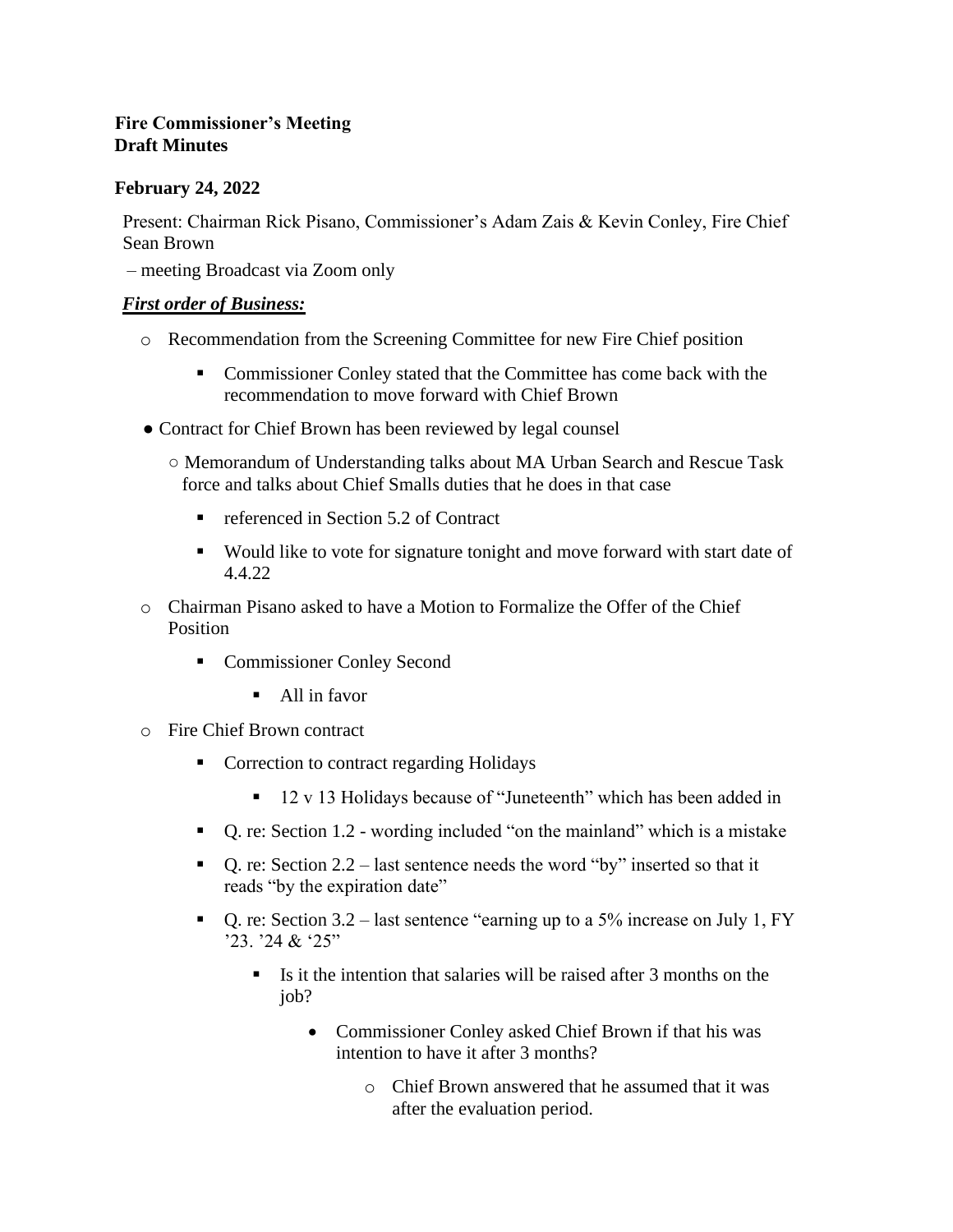- Chairman Pisano suggested striking FY '23 and keeping FY '24 & FY '25
	- Chief Brown answered that this was not typical that he would see for an evaluation period.
		- o Chairman Pisano stated that there would be an ongoing evaluation period and he was putting together a budget.
- **•** Q. re: Section  $5.3$  re: Chief's vehicle. Word "unmarked" is in description but should be "marked" instead.
- Q. re: Section 7.1 spacing needed "when available" and "of a controversial or political nature"
- Chairman Pisano's Motion to Present Contract with Changes
	- Seconded without any further discussion
		- Moved
			- o All in favor
- Chairman Pisano asked Chief Small to consider being available throughout the first week on Chief Brown's employment to help him become integrated with systems and structures.
- Motion to Accept the Memorandum of Understanding with the MA Urban Search and Rescue Task Force
	- Seconded and absent discussion
		- All in favor unanimous

#### **DRAFT BUDGET FOR PRESENTATION TO THE PRUDENTIAL COMMITTEE**

- Postponed until meeting in March 2022
	- o Working Model of the FY 2023 Prudential Committee ADM Financial Articles Funding Requests 2.28.22 screen-shared and reviewed
	- o This will be discussed during next scheduled meeting, which is 3.8.22

#### **Public Comment**

● No Public Comment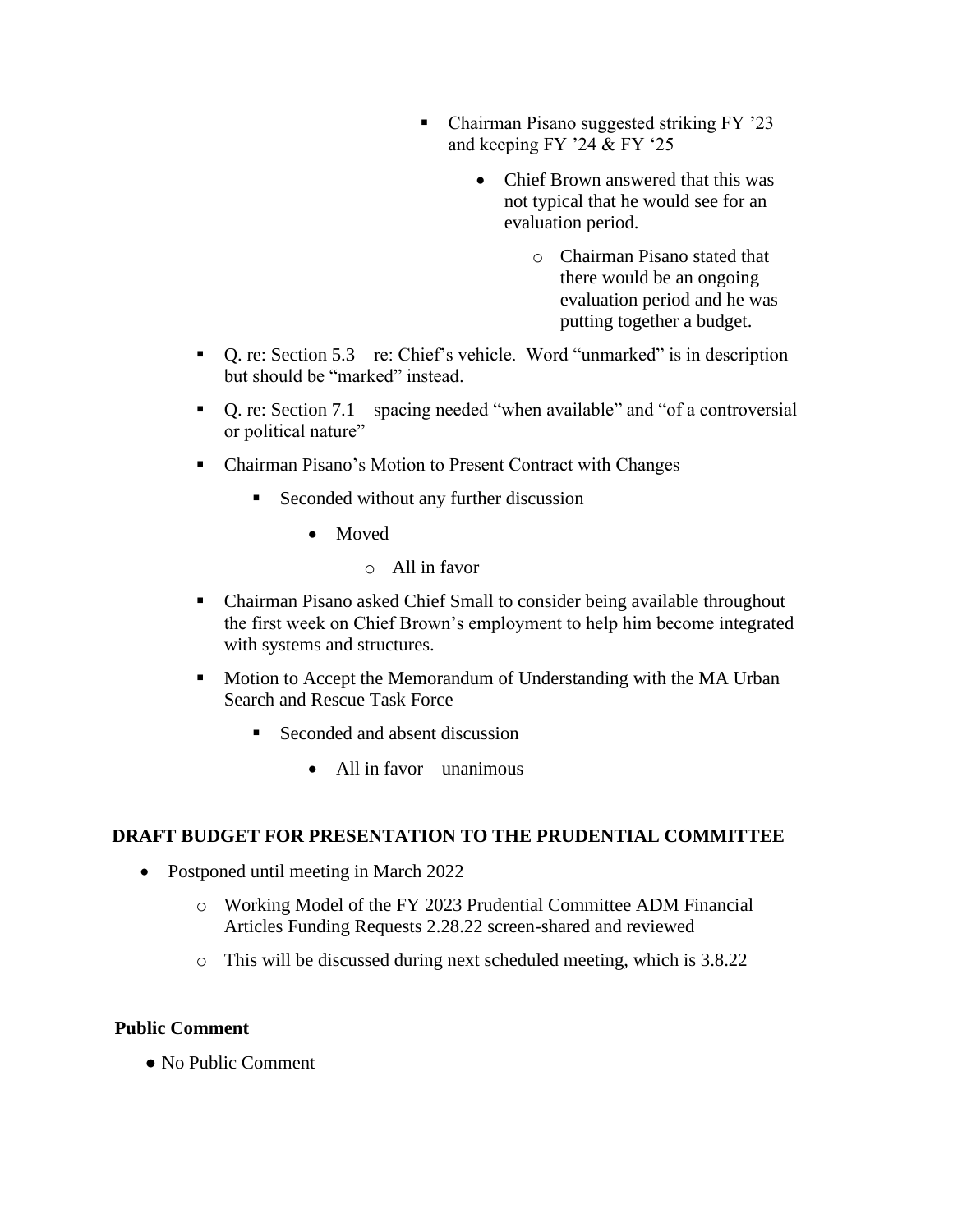#### **Minutes**

• Not Discussed

#### **New Business:**

## **Fire Chief Report:**

• Not Discussed

## **Administration:**

• Not Discussed

#### **PRO EMS REPORT**

• Not Discussed

#### **Training:**

• Not Discussed

#### **Personnel:**

**●** Not Discussed

#### **Apparatus:**

● Not Discussed

#### **Facilities:**

• Not Discussed

#### **OLD BUSINESS:**

#### **Commissioner Conley**

## *Annual Report*

**●** Not Discussed

# *POLICY ADVISORY COMMITTEE*

**Commissioner Zais - School Building subcommittee ●** Not Discussed

#### *SCHOOL PROPERTY*

**Commissioner Zais – Elementary School update ●** Not Discussed

# *FIREFIGHTER PHYSICAL FITNESS COMMITTEE*

**Commissioner Conley**